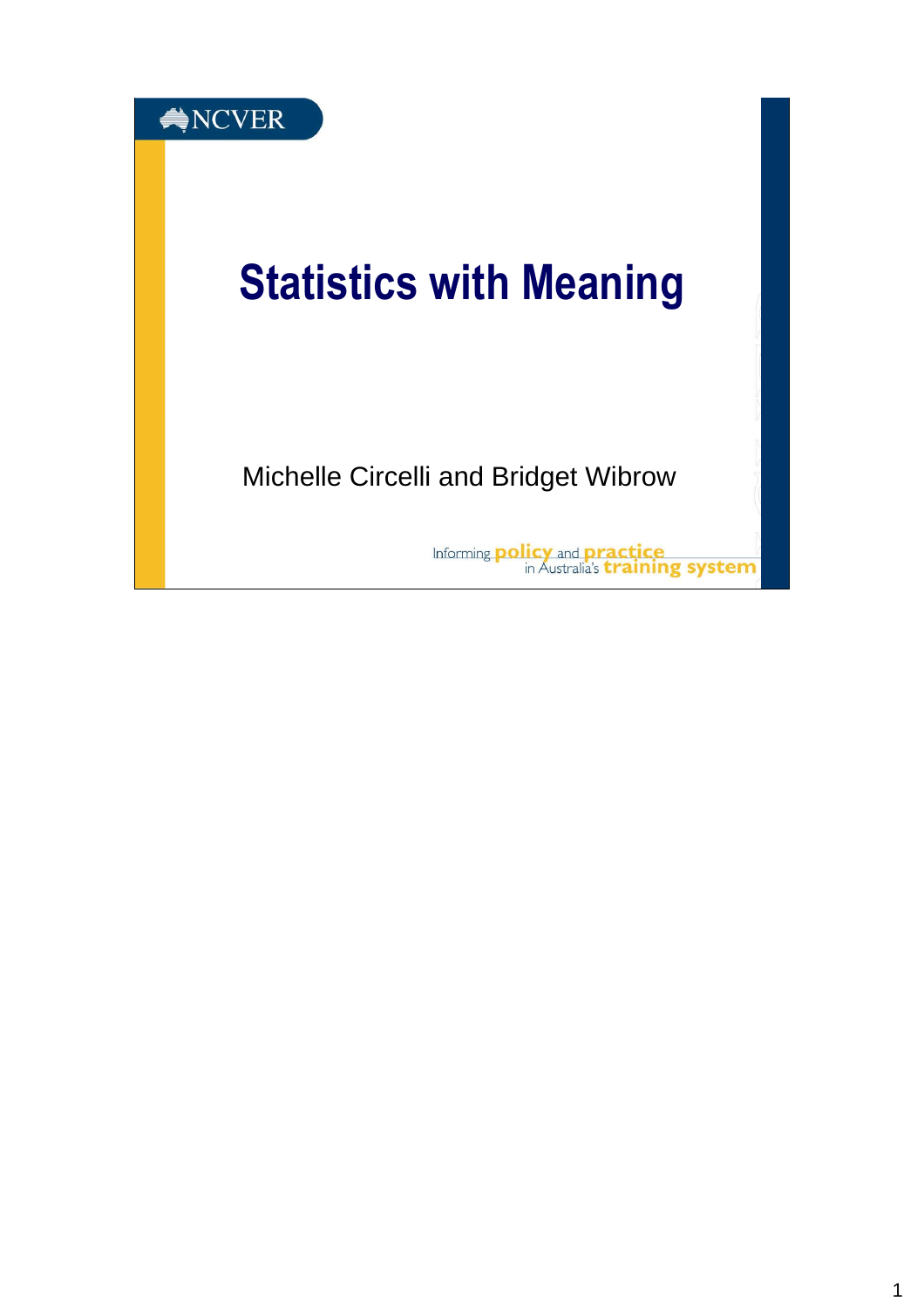### NCVER

# **Objectives**

- What data is available from NCVER?
- Overview of other relevant data sets
- How can this data be used?
- **Resources available through the NCVER** website

Informing **policy** and **practice**<br>in Australia's **training system**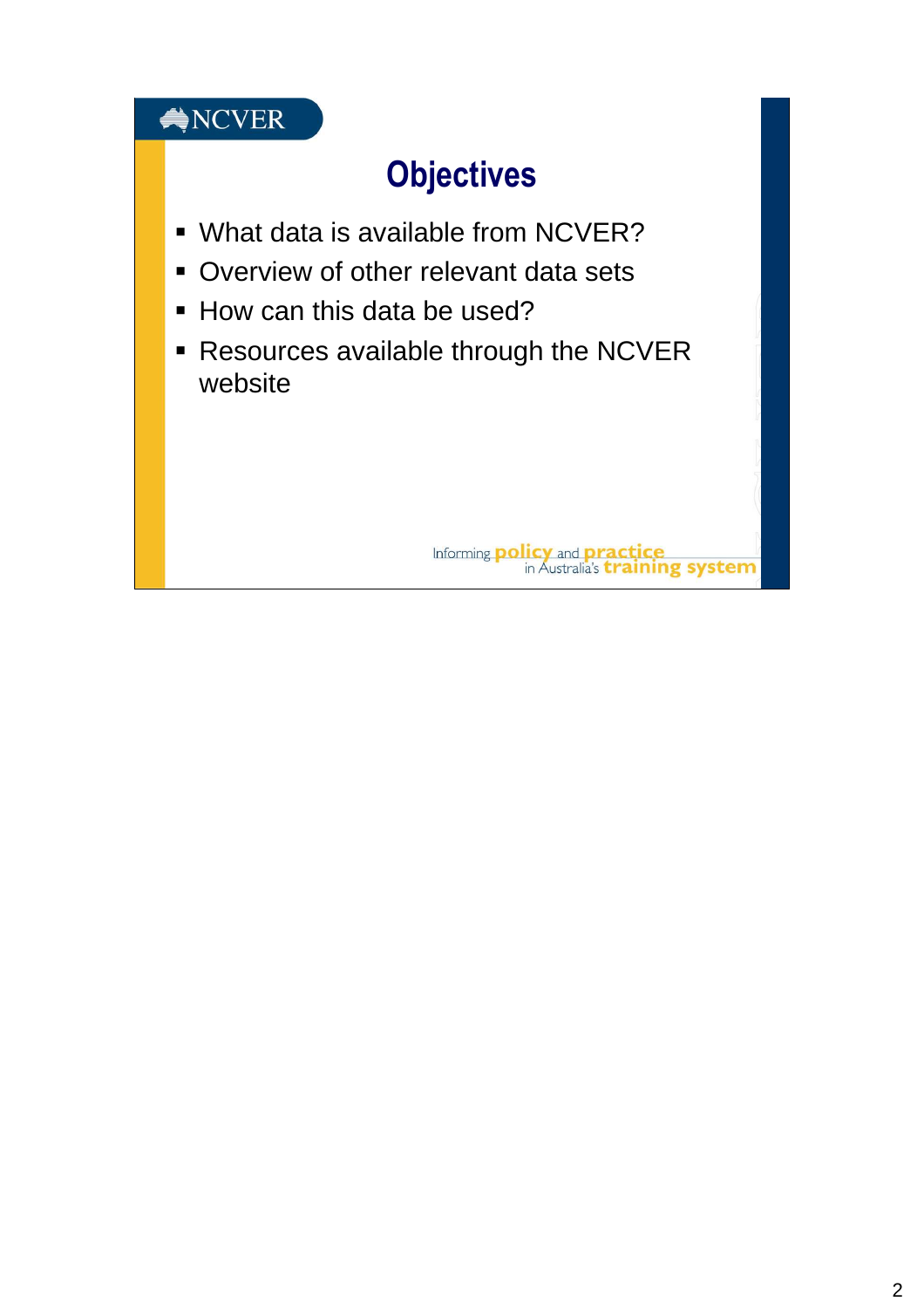

There are four main areas in Vocational Training that researchers are interested in

1) Students:

•Interest can lie in demographics (age, sex, etc)

- •OR how many students are undertaking what courses and qualifications
- •How successful are they etc
- •OR the nature of the training, eg if they are doing an apprenticeship or traineeship.
- 2) With VET Providers (eg: TAFES, RTO's) we are interested in:
	- •The views of employers about the VET sector
	- •What courses providers are offering and where
	- •How many students are enrolled etc
- 3) With Employers, along with their perceptions of providers, we also want to know about the characteristics of employers who use vocational training, such as industry type, size, location etc.
- 4) And finally in terms of Resources
	- •Finances who's funding the training etc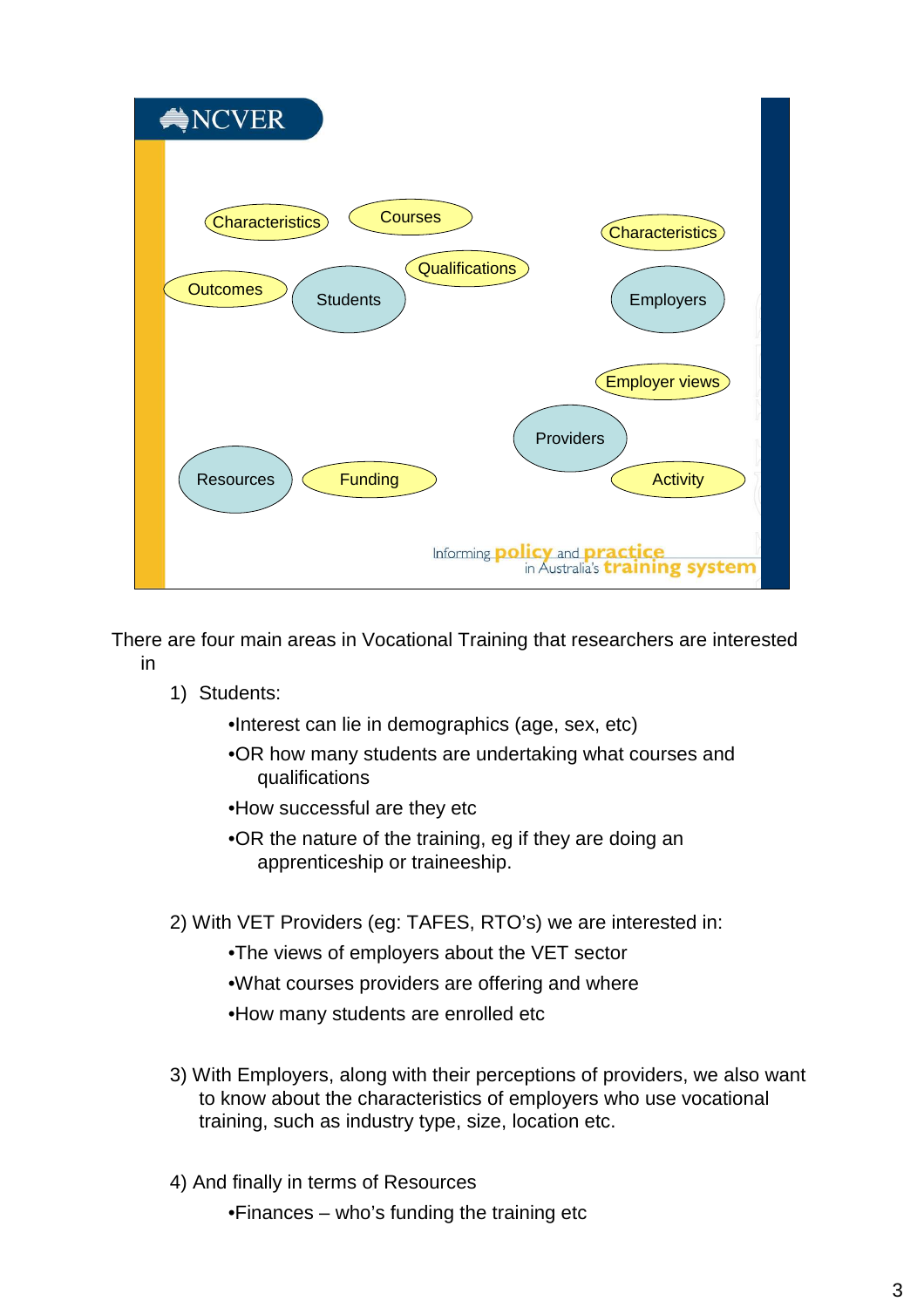

NCVER – we provide VET specific information about students, courses, providers and employers; We obtain VET statistics through the administrative systems of the states and territories, together with data from the apprenticeship/traineeship training contracts and targeted national surveys.

LSAY - Longitudinal Survey of Australian Youth; This is a research program that tracks young people as they move from school into further study, work and other destinations.

•It uses large, nationally representative samples of young people to collect information about education and training, work, and social development.

•LSAY is managed and funded by the Department of Education, Employment and Workplace Relations (DEEWR).

•Mid last year NCVER was contracted to provide the analytical and reporting services for the next three years for LSAY. NCVER is undertaking this service for DEEWR in collaboration with the Australian National University's Social Policy Evaluation, Analysis and Research Centre (SPEAR).

•Information collected as part of the LSAY program covers a wide range of school and post-school topics, including: student achievement, student aspirations, school retention, social background, attitudes to school, work experiences and what students are doing when they leave school.

•Data is provided to the Australian Social Science Data Archive (ASSDA) annually. Research reports, technical papers and other materials are produced regularly each year. The data can be purchased from ASSDA in Statistical Package for Social Sciences (SPSS) format for a nominal charge. Further information is available from the ASSDA website, http://assda.anu.edu.au/.

ABS – gives contextual information – some of the relevant ABS data sets include the Survey of Education and Training, and Education and Work.

DEEWR (or previously DEST) – maintains the NTIS (National Training Information Service): This is the official national register of all training organisations in Australia registered under the Australian Quality Training Framework and all nationally recognised training products that are endorsed by government;

The NTIS gives details of the training products/services that each training organisation provides and is updated daily.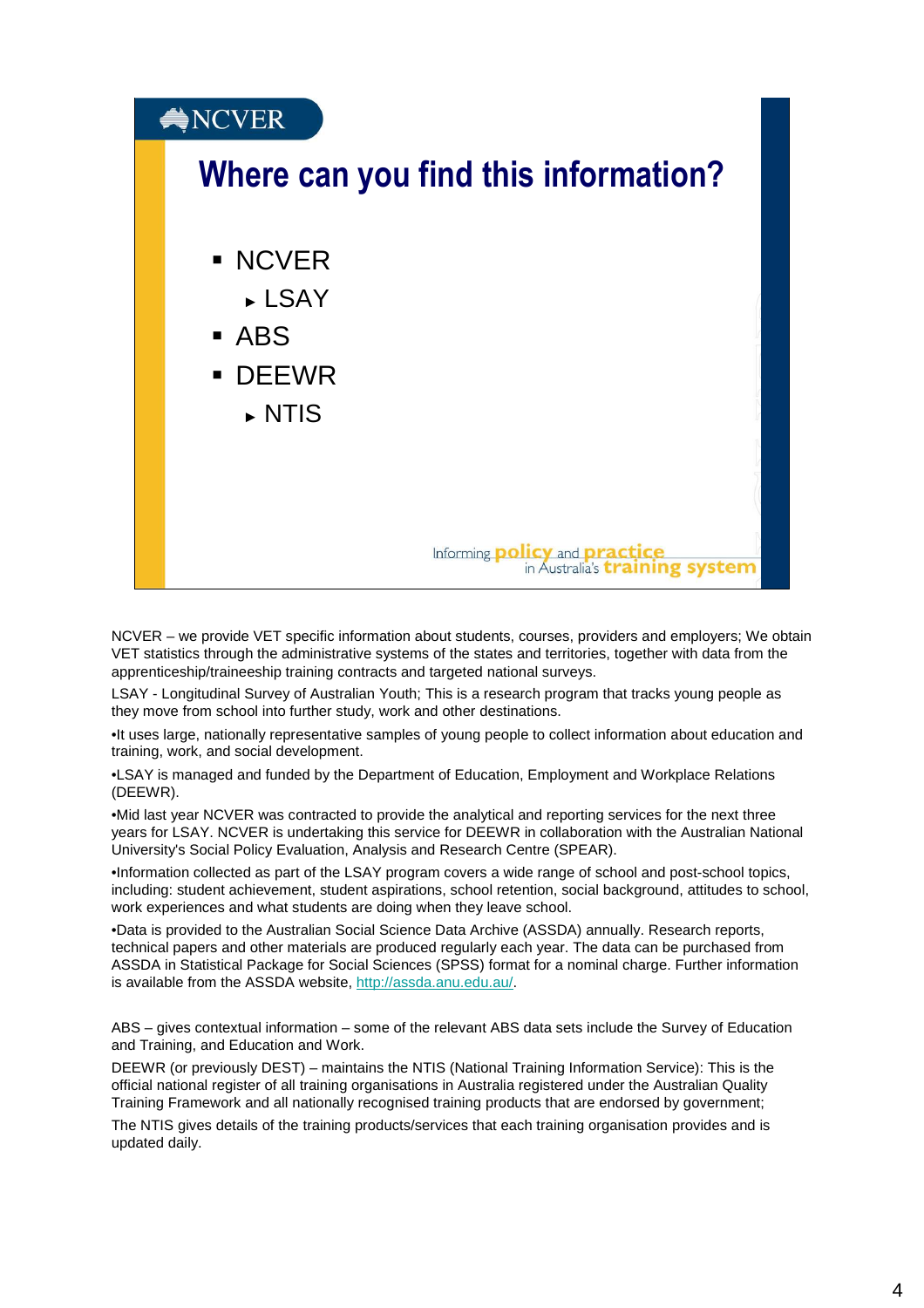| $\bigotimes$ NCVER |                                                                                      |                                   |                  |                  |
|--------------------|--------------------------------------------------------------------------------------|-----------------------------------|------------------|------------------|
|                    | <b>NCVER data</b>                                                                    |                                   |                  |                  |
|                    | <b>Students</b>                                                                      | Providers                         | <b>Employers</b> | <b>Resources</b> |
|                    | Participation<br><b>Courses</b>                                                      | Employers'<br>views<br>Activity / | Characteristics  | <b>Finances</b>  |
|                    | <b>Characteristics</b><br><b>Outcomes</b>                                            | <b>Characteristics</b>            |                  |                  |
|                    | <b>Qualifications</b><br><b>Satisfaction</b>                                         |                                   |                  |                  |
|                    | Informing <b>policy</b> and <b>practice</b><br>in Australia's <b>training system</b> |                                   |                  |                  |

What NCVER data provides information on.

- 1)Students:
- •Participation
- •What are they studying
- •Demography
- •Outcomes
- •What Qualifications
- •Satisfaction; (For both Apprentices and Trainees, and all Vocational Ed. Students)
- 2) Providers
- •Employers view of providers and the system
- •Characteristics of providers, such as name of provider and delivery location, type of provider (eg TAFE, uni, enterprise, community-based adult education)
- 3) Employers
- •Characteristics of employers such as size, type (eg if private, local government, state government, group training etc),
- 4) Resources
- •Financial etc.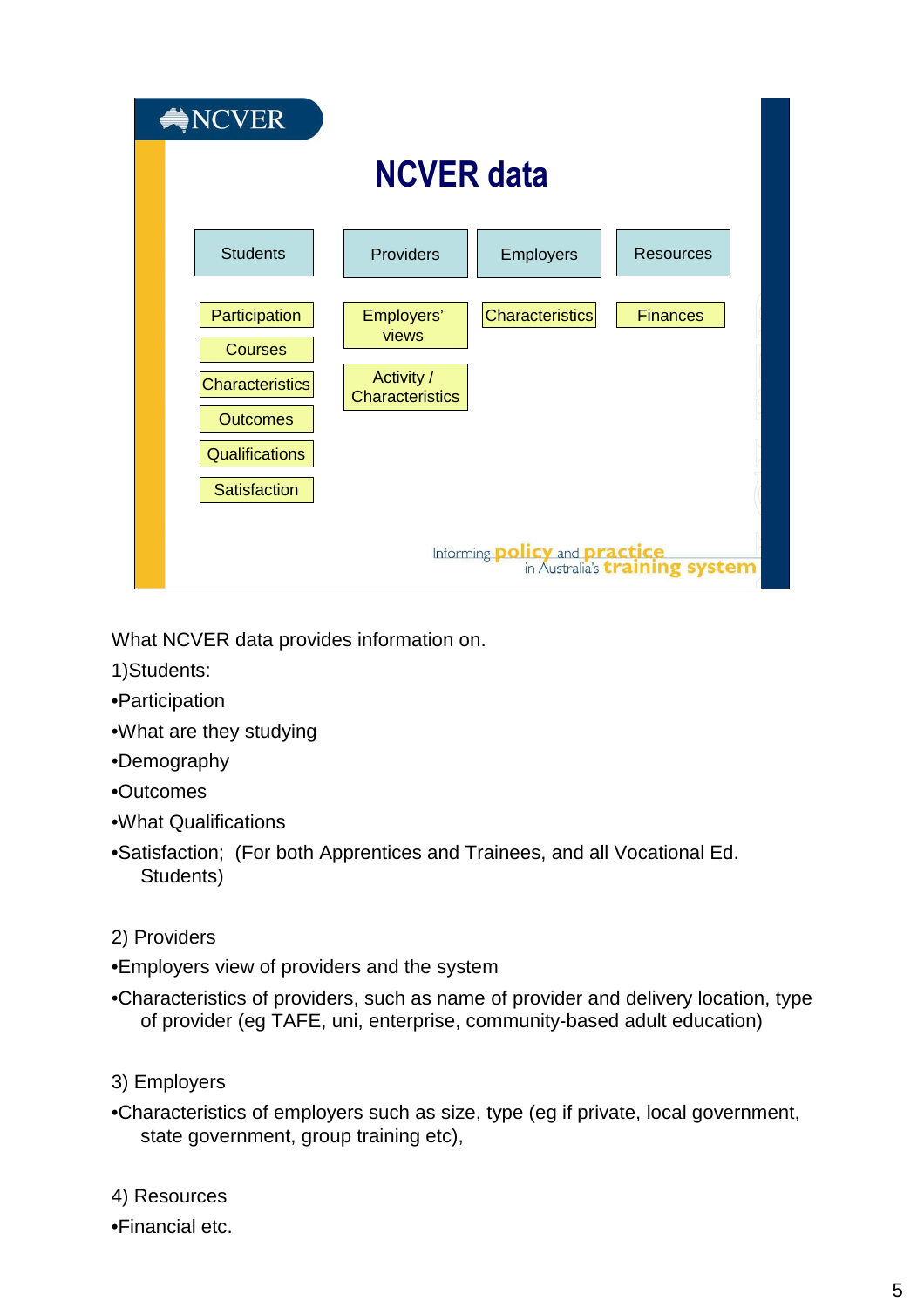### $\bigcirc$ NCVER

## NCVER Collections

- **VET Provider Collection** 
	- ► Students and Courses
- **Apprentice and Trainee Collection**
- VET in Schools Collection
- VET Financial Data Collection
- **Student Outcomes Survey**
- **Survey of Employer Use and Views of the** VET system
- **LSAY**

## Informing **policy** and **practice**<br>in Australia's **training system**

#### **1.VET Provider Collection:**

- -An annual, administrative collection of information on students, the courses they undertake and their achievement. Commenced in 1994; broadly covers the public VET system
- -The information is gathered from student enrolment forms and through state training authorities from registered training providers. -A key publication that emanates from this collection is Students and Courses

#### **2.The National Apprentice and Trainee Collection:**

- -is a collection on apprentices and trainees and their employers. The information for this collection is sourced from state training authorities<br>via Australian Apprenticeships Centres from the Apprenticeship/Traineeship Tr commencement and updated throughout the life of the contract.
- -It is a quarterly data collection with the collection of data undertaken on a cumulative basis.

-To account for delays in processing contracts for reporting to NCVER, published statistics on apprenticeship activity are based on<br>.estimated data. The estimation method involves weighting recently processed numbers based

#### **3.The VET in Schools Collection:**

- is a collection of courses undertaken by school students in recognised VET qualifications, including certificate I, II, III, and senior<br>secondary certificate. Sourced from student enrolment records through the board of s -2005 was the first year of this collection

#### **4.VET Financial Data Collection:**

-this is an annula, administrative collection of information on the finances of state training authorities and provides accountability of the VET sector. Dates back to 1997.

-scope is the revenue and expenditure of the 8 state and territory govts and the c'wealth.

-This is a really useful contextual tool; but if you need more information on, say, expenditure per hour of training, you may want to look at the Productivity Commission's Report on Government Services.

#### **5.Student Outcomes Survey:**

-This data is based on a mail-out survey of students who completed (that is, graduates) or part-completed a qualification (we refer to these<br>as module completers) in the public VET system in the preceding year, covering th

-It is an annual survey that dates back to 1997

#### **6.Survey of Employer Use and Views of the VET System:**

-The data is based on a telephone survey of employers looking at their satisfaction with aspects of the VET system, including satisfaction with the skills of recent VET graduates

-The survey was last conducted in 2007, previously versions in 2005 and 2001; current scope is all employers.

- Both the Student Outcomes Survey and Survey of Employer Use and Views of the VET System are undertaken as a sample rather than a<br>census. Therefore, responses are weighted to population benchmarks. (An effect of weighting the population rather than on the number of responses.)
- -The estimates are subject to sampling variability; that is they may differ from the estimates that would have been produced if everyone in<br>the respective survey populations had been included and responded. (By convention,

#### **7. Longitudinal Survey of Australian Youth –described earlier**

#### **Two other surveys that may be of interest:**

- The "down the track" (DTT) survey was a follow-up survey of TAFE students aged 15 to 24 years who undertook training in 2001 and<br>completed the Student Outcomes Survey in May 2002. Data are provided for three time points: s
- See: http://www.ncver.edu.au/publications/1694.html get copy of executive summary of the DTT publication.

#### The indigenous survey –

- This was a face-to-face survey of Indigenous students that extends some of the information sought in the SOS, with a specific focus on<br>Indigenous people and the benefits arising from training. It was conducted in 2004, wit
- See http://www.ncver.edu.au/students/publications/1630.html for 'at a glance' that summarises findings from the survey, as well as the NCVER systematic review and other relevant research.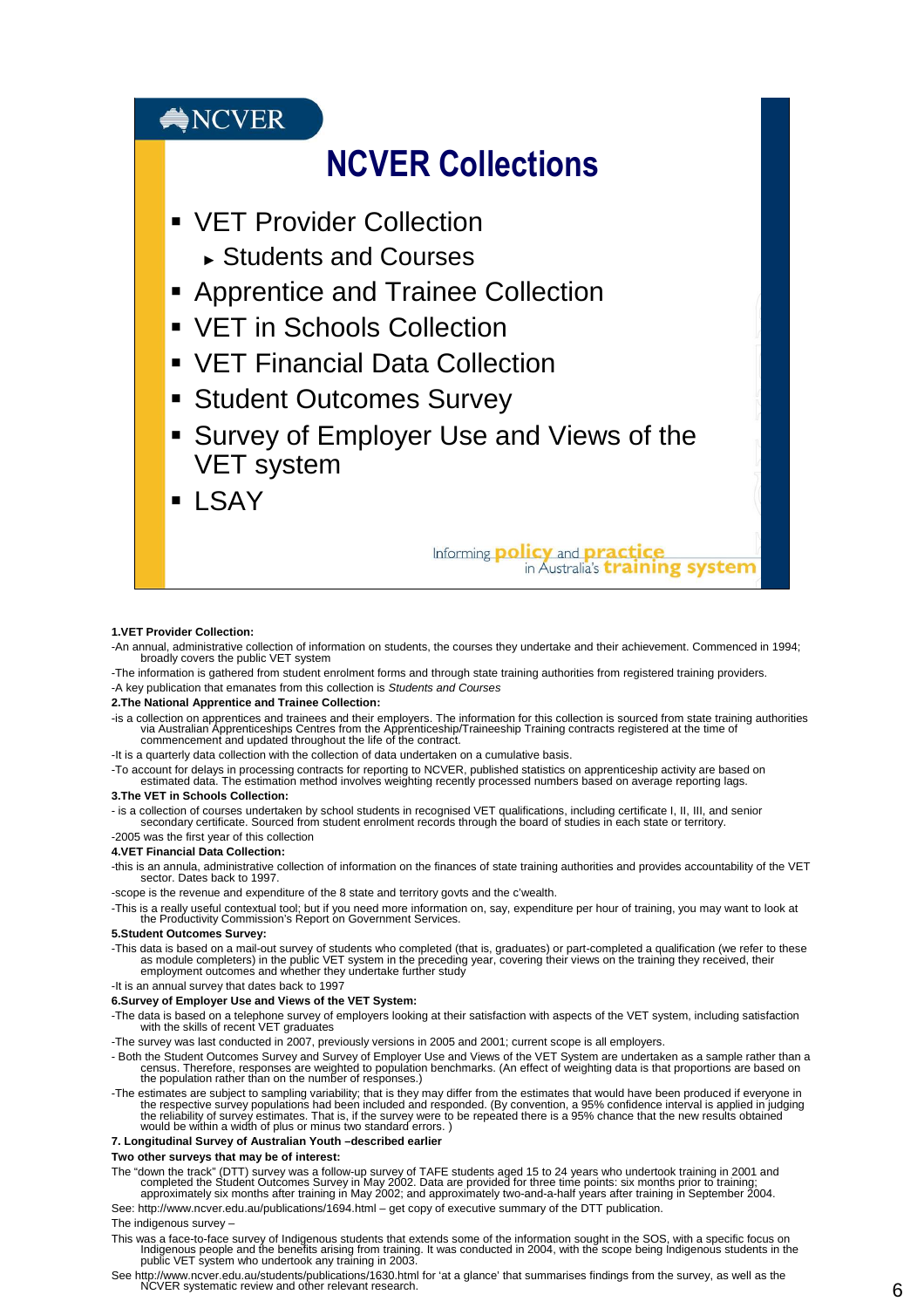

How NCVER collections relate to the 4 main groups of interest in the VET sector.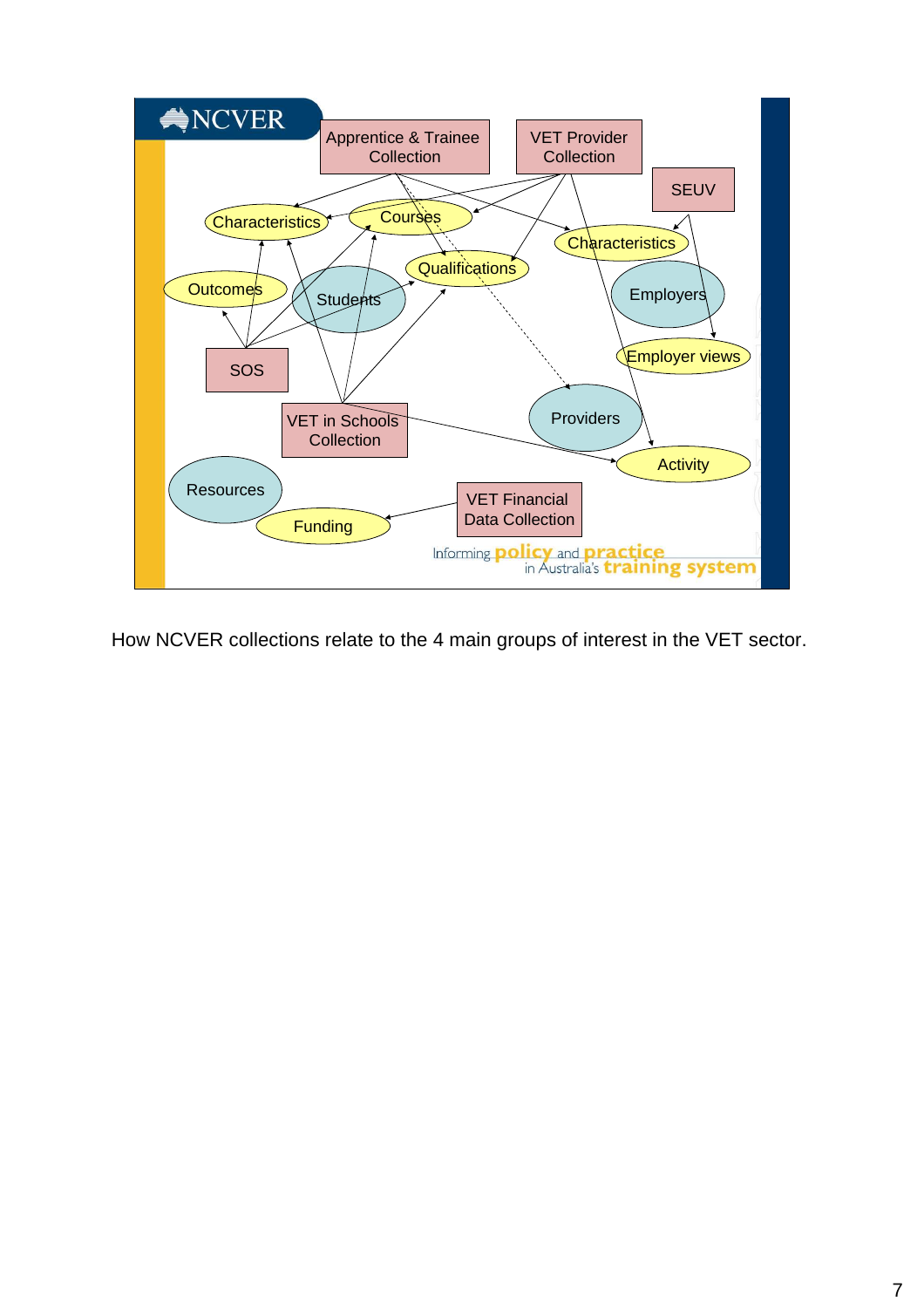

The ABS runs a number of household surveys that are relevant to researchers doing work in the vocational education and training sector. A very useful document to look at is the Directory of Education and Training Statistics, 2007 **(cat. 1136.0)** – this is a guide to the range of national statistical resources available relating to education and training activity in Australia.

#### **1. The Survey of Education and Work (cat. 6227.0)**

-The focus of this survey is on educational attainment, participation and transitions from education to work, as well as selected characteristics of apprentices.

-It is an annual survey, and is a supplement to the May Labour Force Survey; the scope is the population aged 15 – 64 years.

#### **2. The Survey of Education and Training (cat. 6278.0)**

-This provides a comprehensive picture of participation, outcomes and access, to education and training.

-It is conducted every four years, first time in 1989, last time in 2005. Scope is, very broadly, the population 15 years and over (some caveats to this)

-There has been some variation in the content of the SET over the years but essentially there are 6 areas which comprise the core content of the survey. These are:

•participation in education - current and previous study

•educational attainment - highest year of school completed and level and field of up to four non-school qualifications (most recent and three highest)

•work-related training - with information on completion of up to four training courses

•access to education and training - unmet demand and barriers to study and work-related training

•general and labour force information - including demographics, current employment details, employment history (last 12 months), Indigenous, migrant and disability status, and the characteristics of education or training providers

#### **3. The Adult Literacy and Life Skills Survey (ALLS) (cat. 4228.0)**

-The ALLS was conducted in Australia in 2006 as part of an international literacy study, coordinated by Statistics Canada and the Organisation for Economic Co-operation and Development (OECD). It is the second survey of its type to be conducted in Australia. Its predecessor, the International Adult Literacy Survey, was conducted in Australia in 1996 as the Survey of Aspects of Literacy (SAL).

-The survey covered all persons aged 15-74 years

-The ALLS survey provides information on knowledge and skills in four domains: prose literacy, document literacy, numeracy, and problem solving. The prose and document literacy domains are comparable to those in the 1996 survey, the other two are not.

-In addition, a 'health literacy' domain has been developed from responses to relevant textual material from the other four domains.

-International comparisons can be made.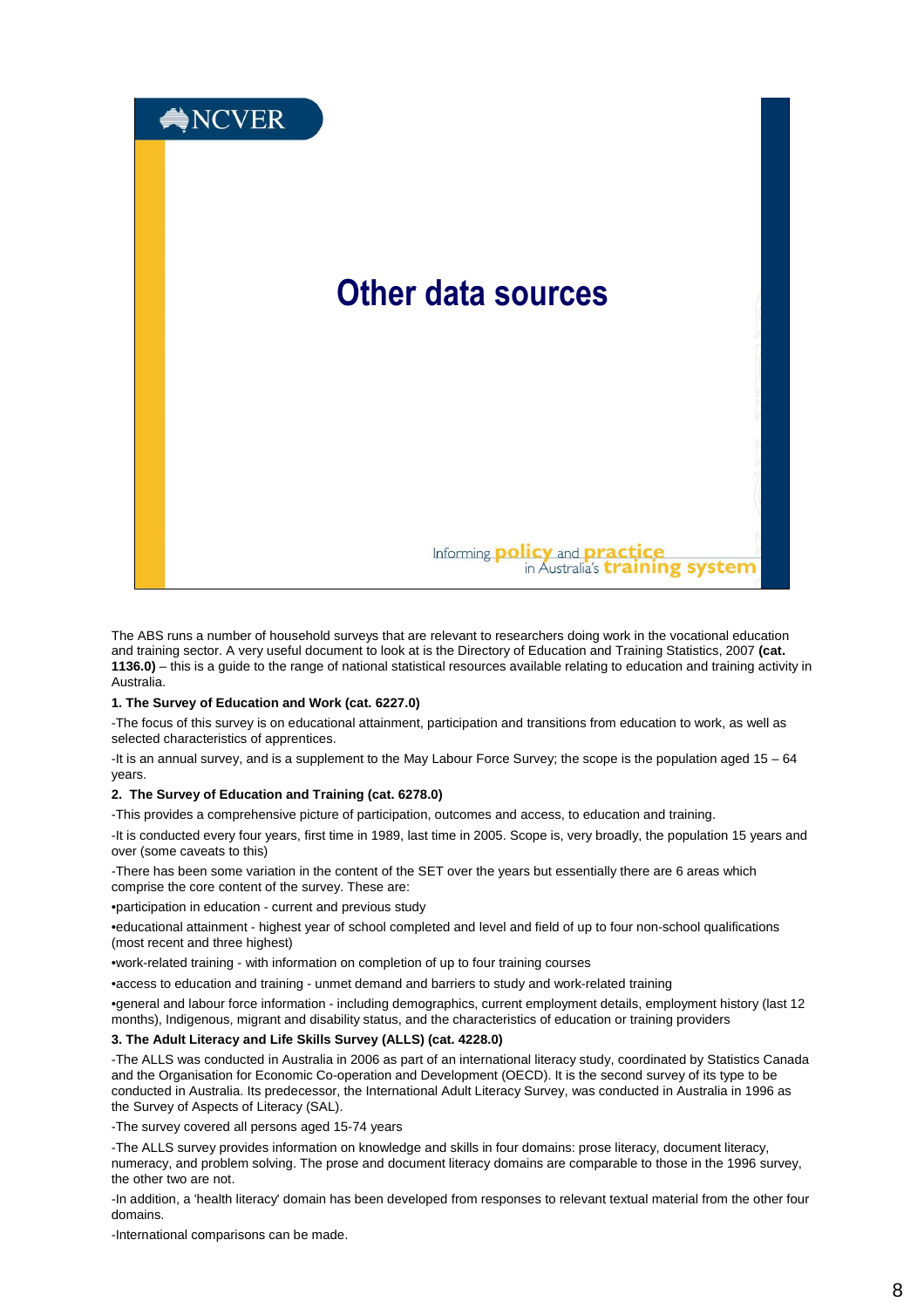

- 1. The VET Atlas will be updated with 2007 data from the VET Provider Collection early in the second half of this year. Data from earlier years will be added sometime in the future.
- 2. Secondly, in addition to the web tables we were just looking at, NCVER is also going to be providing simple data cubes.
- •These are interactive tools that allow you to change the presentation of the data (eg switch rows for columns and vice versa), you can manipulate the data, print or export it. So in contrast to the web tables which are a static presentation of our data, the data cubes are dynamic.
- •'Simple' data cubes mean there are relatively few variables and are designed for the vast majority of users.
- •The simple data cubes will be provided with a free reader (called 'supertable')
- •Students and Courses 2007, is anticipated to be the first publication to provided data cubes along with the web tables. In the future, data cubes will be provided with every statistical publication.
- •There will also be a far more complex set of data cubes produced, referred to as VOCSTATS. These are designed for the expert user and have no limitation on the number of variables.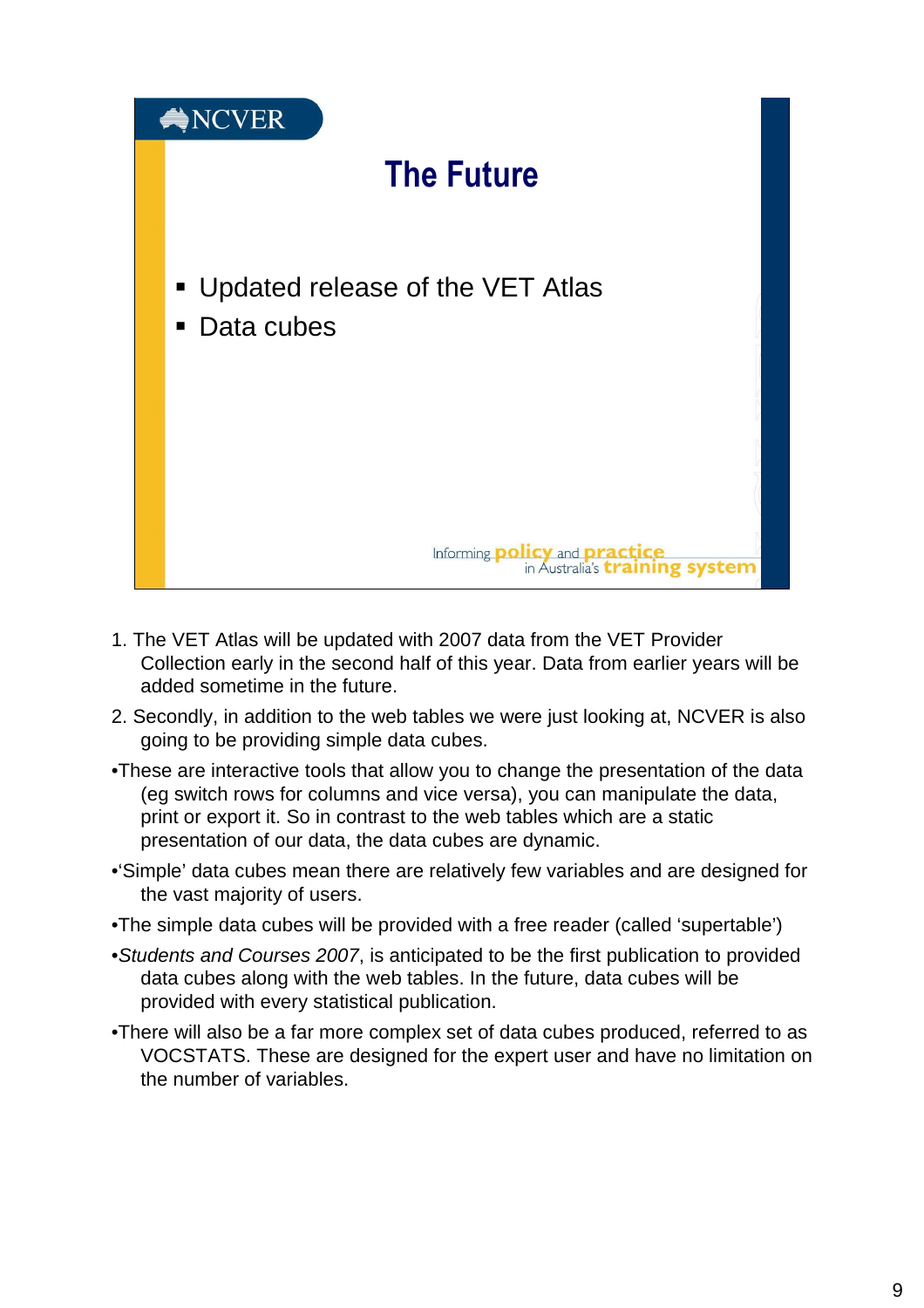

### What is VOCED?

- VOCED is a research database for technical and vocational education and training and is available free on the web (at www.voced.edu.au.)
- It is a specialised tool unique to the field of vocational education and training (VET), providing a user-friendly way to stay up to date with the latest research in the field. It is international in scope, with an emphasis on Australia and the Asia Pacific region.
- Topic coverage is broad and includes all aspects of skill development for the workplace and are based on NCVER's five themes:
- Students and individuals, VET in context, Teaching and learning, Industry and employees, VET system.
- These main topics covered include: skill development and skills shortages; VET in schools; career education; economic aspects of VET; adult education, literacy and numeracy, lifelong learning; and VET related policy and reform.

### VOCED indexes:

- research reports, monographs and individual book chapters, journal articles, conference papers, policy documents, government reports and publications, published statistics, theses, bibliographies, unpublished reports, papers and electronic documents from web sites. Approximately 50% of recent entries in VOCED are published electronically with a hypertext link to the full text provided in the VOCED entry.
- Material is sourced primarily by regularly monitoring the web sites of relevant research organisations; over 300 sites are checked as well as undertaking general trawling of the web to pick up new resources and web sites.
- There are close to 300 Australian and international journals and newsletters are routinely indexed. and traditional sources such as printed catalogues and bibliographies within other publications are also checked.